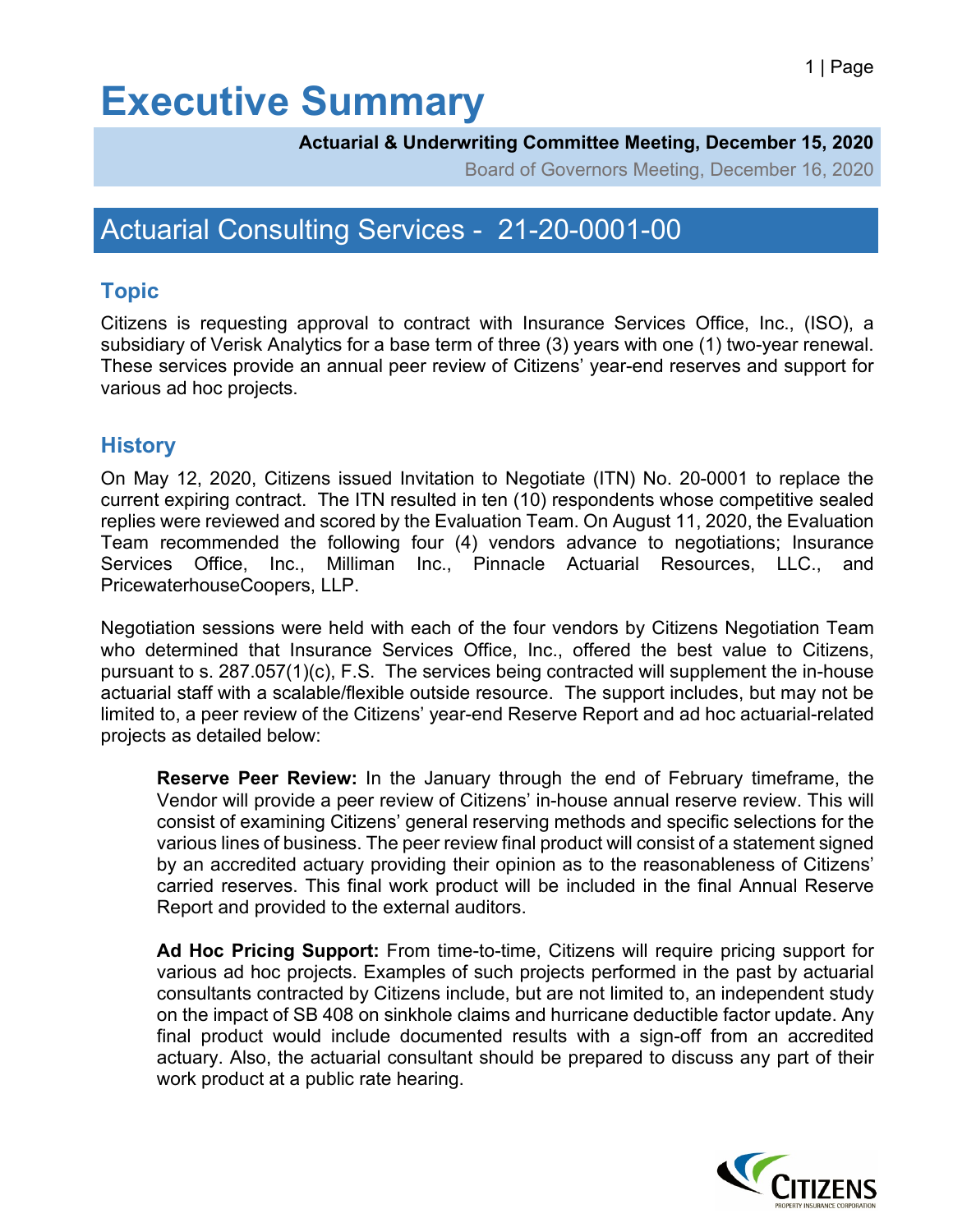# **Executive Summary**

#### **Actuarial & Underwriting Committee Meeting, December 15, 2020**

Board of Governors Meeting, December 16, 2020

**Annual Rate Indications and Rate Filings:** Citizens currently prepares fourteen (14) annual rate filings in-house. The expectation is that Citizens will continue to prepare these items in-house. However, from time-to-time, other in-house resource demands and tight timelines may require that one or more of the annual rate filings is outsourced to the Vendor. In addition to providing a final rate review work product that can be filed with the OIR, the Vendor should also be prepared to discuss any part of their prepared analysis at a public rate hearing. An example of a Rate Filing that may be requested of the Vendor is HO3/HW2.

**Reports:** A Year-End Peer Review of the Reserve Analysis will be required by the Vendor once a year, for the life of the contract. Additional reports may be required on an ad hoc basis

If unsuccessful in contract negotiations with Insurance Services Office, Inc., Citizens may undertake efforts to reach contract finalization with the next ranked vendor, Pinnacle Actuarial Resources, LLC.

Citizens initially procured these services from Insurance Services Office (ISO) in 2015, through an Invitation to Negotiate (ITN) No.:15-0024 for a base contract term of three (3) years and a two (2) year renewal term. On September 23, 2020, Citizens staff recommended, and the Board of Governors approved a six-month extension to the contract with ISO to end on July 1, 2021.

#### **Recommendation**

Staff proposes that the Actuarial & Underwriting Committee review and approve for consideration by the Board of Governors:

- a) Approve a contract with Insurance Services Office, Inc. for an initial term of three (3) years, and for one (1) two-year renewal term, for an amount not to exceed \$500,000 as set forth in this Action Item; and
- b) Authorize staff to take any appropriate or necessary action consistent with this Action Item.

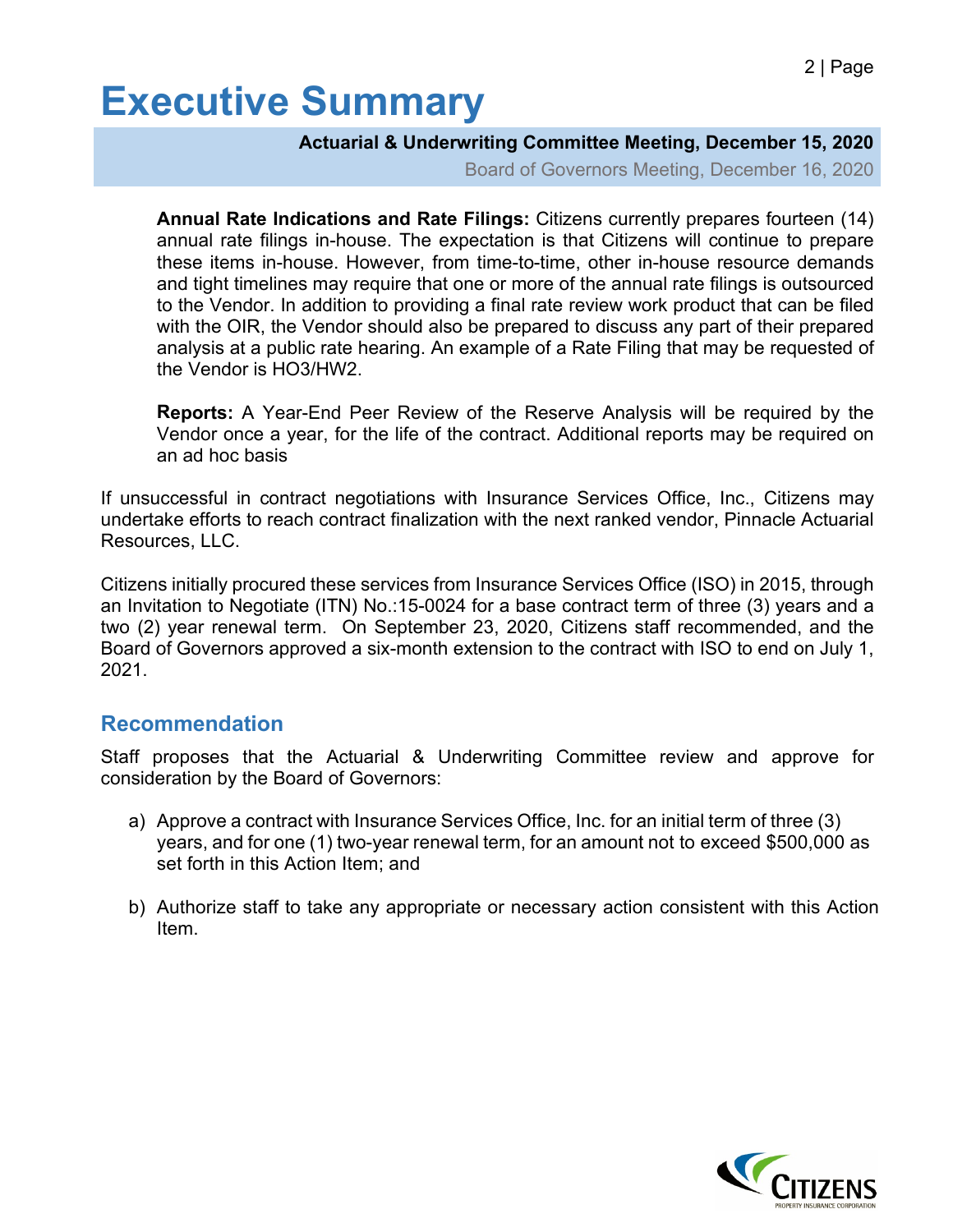### **ACTION ITEM 1 PAGE**

**Actuarial & Underwriting Committee Meeting, December 15, 2020**

Board of Governors Meeting, December 16, 2020

| $\boxtimes$ Contract – New                    |                                                                                                                                                                                                                                                                                                                                                                                                                                                                                                                                                                                  | □Committee or Board Minutes                                                                                                                                                                                                                                                                                                                                                                                                                                                                                               |
|-----------------------------------------------|----------------------------------------------------------------------------------------------------------------------------------------------------------------------------------------------------------------------------------------------------------------------------------------------------------------------------------------------------------------------------------------------------------------------------------------------------------------------------------------------------------------------------------------------------------------------------------|---------------------------------------------------------------------------------------------------------------------------------------------------------------------------------------------------------------------------------------------------------------------------------------------------------------------------------------------------------------------------------------------------------------------------------------------------------------------------------------------------------------------------|
| $\Box$ Contract – Amendment of Contract Terms |                                                                                                                                                                                                                                                                                                                                                                                                                                                                                                                                                                                  | □Product Changes                                                                                                                                                                                                                                                                                                                                                                                                                                                                                                          |
| □Contract – Additional Spend                  |                                                                                                                                                                                                                                                                                                                                                                                                                                                                                                                                                                                  | $\Box$ Other                                                                                                                                                                                                                                                                                                                                                                                                                                                                                                              |
| <b>Contract ID</b>                            | <b>Actuarial Consulting Services</b>                                                                                                                                                                                                                                                                                                                                                                                                                                                                                                                                             |                                                                                                                                                                                                                                                                                                                                                                                                                                                                                                                           |
|                                               | Contract number: 21-20-0001-00                                                                                                                                                                                                                                                                                                                                                                                                                                                                                                                                                   |                                                                                                                                                                                                                                                                                                                                                                                                                                                                                                                           |
|                                               | Recommended Vendor: Insurance Services Office, Inc.                                                                                                                                                                                                                                                                                                                                                                                                                                                                                                                              |                                                                                                                                                                                                                                                                                                                                                                                                                                                                                                                           |
| <b>Budgeted Item</b>                          | $\boxtimes$ Yes                                                                                                                                                                                                                                                                                                                                                                                                                                                                                                                                                                  |                                                                                                                                                                                                                                                                                                                                                                                                                                                                                                                           |
|                                               | $\square$ No                                                                                                                                                                                                                                                                                                                                                                                                                                                                                                                                                                     |                                                                                                                                                                                                                                                                                                                                                                                                                                                                                                                           |
|                                               | respective contract year.                                                                                                                                                                                                                                                                                                                                                                                                                                                                                                                                                        | Funding to be included in the 2021 Operating Budget and annually for each                                                                                                                                                                                                                                                                                                                                                                                                                                                 |
| <b>Procurement Method</b>                     | This Vendor was recommended for award following Invitation to Negotiate<br>No: 20-0001 on September 28, 2020. This procurement resulted in ten<br>respondents whose competitive sealed replies were reviewed and scored<br>by the Evaluation Team. On August 11, 2020, the Evaluation Team<br>recommended four (4) vendors advance to negotiations. Negotiation<br>sessions were held on each of the four vendors by Citizens' Negotiation<br>Team who determined that Insurance Services Office (ISO) offered the<br>best value to Citizens, pursuant to s. 287.057(1)(c), F.S. |                                                                                                                                                                                                                                                                                                                                                                                                                                                                                                                           |
| <b>Contract Amount</b>                        |                                                                                                                                                                                                                                                                                                                                                                                                                                                                                                                                                                                  | \$500,000 for the life of the contract including all renewals                                                                                                                                                                                                                                                                                                                                                                                                                                                             |
| <b>Contract Term(s)</b>                       |                                                                                                                                                                                                                                                                                                                                                                                                                                                                                                                                                                                  | This contract will have a three (3) year base term with one (1) two-year<br>renewal. Renewals are optional at the discretion of Citizens.                                                                                                                                                                                                                                                                                                                                                                                 |
| <b>Purpose/Scope</b>                          |                                                                                                                                                                                                                                                                                                                                                                                                                                                                                                                                                                                  | This Action Item seeks Board approval for Citizens to negotiate and enter<br>into a contract with Insurance Services Office Inc. (ISO) for Actuarial<br>Consulting Services. These services supplement the in-house actuarial<br>staff with a scalable/flexible outside resource. The support includes but<br>may not be limited to a peer review of the Citizens' year-end reserve report<br>and ad hoc actuarial-related projects, such as the impact of legislative<br>changes, and public rate hearing participation. |
| <b>Recommendation</b>                         |                                                                                                                                                                                                                                                                                                                                                                                                                                                                                                                                                                                  | Staff proposes that the Actuarial and Underwriting Committee review and<br>approve for consideration by the Board of Governors:                                                                                                                                                                                                                                                                                                                                                                                           |
|                                               |                                                                                                                                                                                                                                                                                                                                                                                                                                                                                                                                                                                  | a) Approve a contract for Actuarial Consulting Services with Insurance<br>Services Office, Inc. for an initial term of three (3) years, and for one                                                                                                                                                                                                                                                                                                                                                                       |